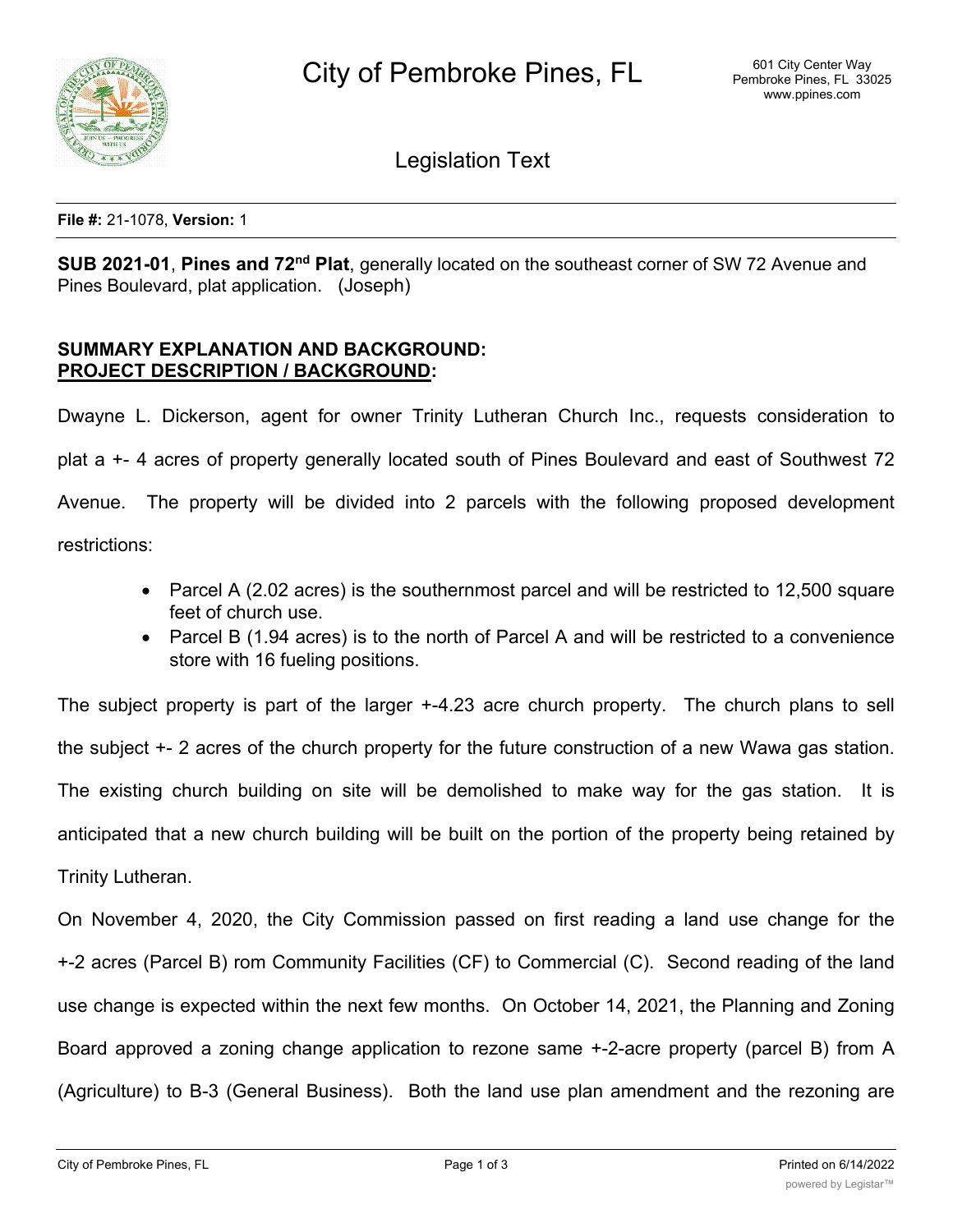#### **File #:** 21-1078, **Version:** 1

required for the future Wawa to develop on site.

The applicant will be required to seek final land use plan amendment, rezoning, plat and site plan approvals prior to constructing the Wawa on this site. The pending land use application second reading ordinance, subject rezoning ordinance, and plat resolution for this property will be heard at City Commission at a later date.

A formal site plan application for the proposed Wawa gas station is expected to be submitted in the future. A conceptual plan has been supplied to the board for discussion purposes. The gas station plan will be subject to review through the site plan process which includes review by the Planning and Zoning Board.

## **SURROUNDING PROPERTIES:**

The existing zoning and land use plan designations of the surrounding properties to the subject site are as follows:

- North Pines Boulevard City of Hollywood
- East General Business (B-3) / Commercial (C)
- South Residential Single Family (R1-C) / Low 5 Residential
- West Southwest 72 Avenue / Agricultural (A) / Community Facility (CF) North Perry Airport

### **ACCESS:**

Access to this property will be via the following:

- · A 40' wide opening off of Southwest 72 Avenue
- · A 40' wide opening off of Pines Boulevard

## **ADDITIONAL DETAILS:**

A municipal dedication requirement for a portion of this property will also need to be accepted

by City Commission as required under Section 154.36.

### **STAFF RECOMMENDATION:**

Transmit to City Commission with a favorable recommendation subject to the following: